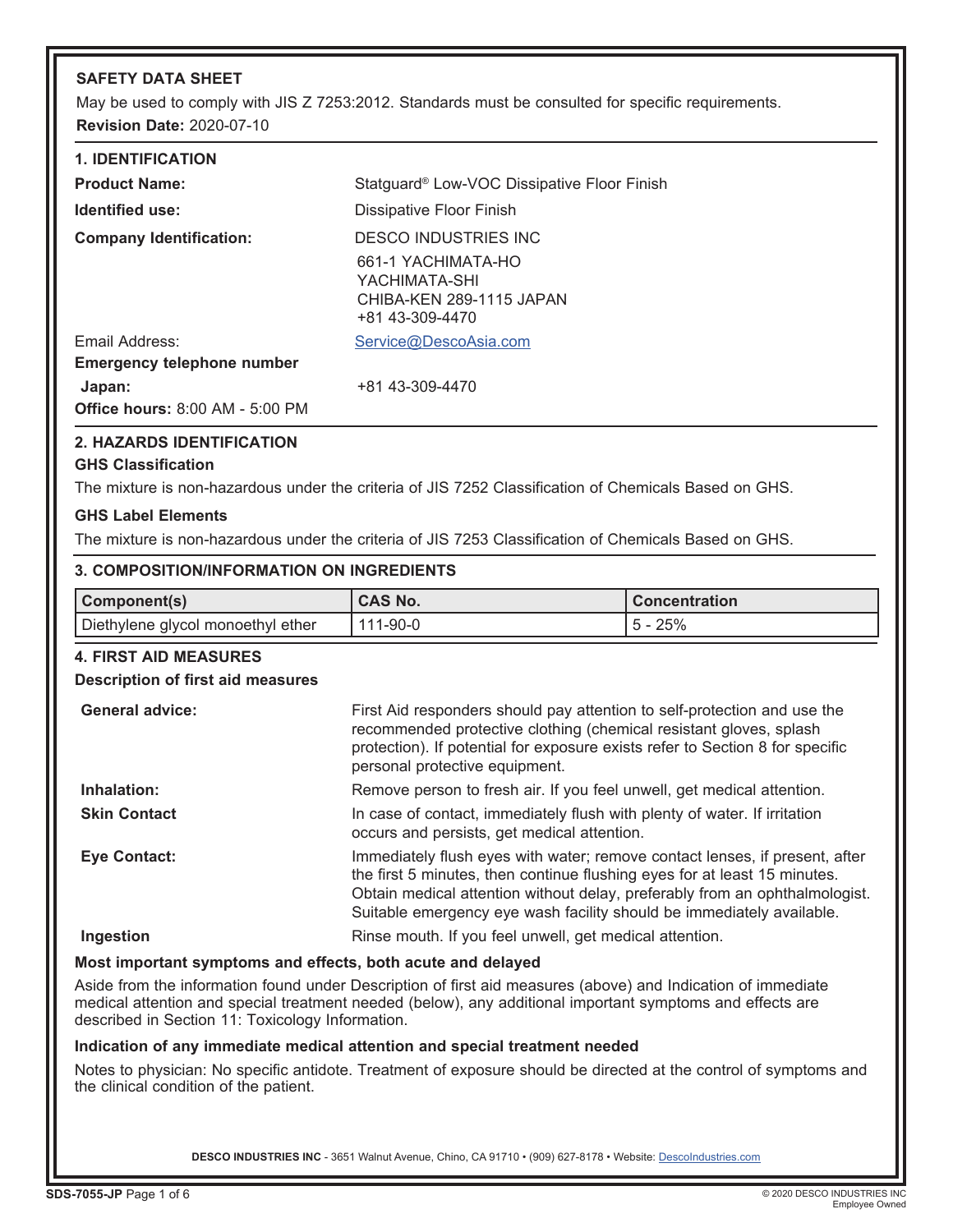# **5. FIREFIGHTING MEASURES Extinguishing media**

Suitable Extinguishing Media To extinguish combustible residues of this product use water fog, carbon dioxide, dry chemical or foam.

Unsuitable Extinguishing Methods None known

# **Special hazards arising from the substance or mixture**

Under fire conditions some components of this product may decompose. The smoke may contain unidentified toxic and/or irritating compounds. Combustion products may include and are not limited to: Carbon dioxide. Carbon monoxide.

**Unusual Fire and Explosion Hazards:** This material will not burn until the water has evaporated. Residue can burn.

# **Advice for firefighters**

**Fire Fighting Procedures:** Keep people away. Isolate fire and deny unnecessary entry. Contain fire water run-off if possible.

**Special protective equipment for firefighters:** Wear self-contained breathing apparatus and protective suit. If protective equipment is not available or not used, fight fire from a protected location or safe distance.

# **6. ACCIDENTAL RELEASE MEASURES**

# **Personal precautions, protective equipment and emergency procedures**

Use personal protective equipment. Keep people away from and upwind of spill/leak. Material can create slippery conditions.

# **Environmental precautions**

CAUTION: Keep spills and cleaning runoff out of municipal sewers and open bodies of water.

# **Methods and materials for containment and cleaning up**

Contain spills immediately with inert materials (e.g., sand, earth). Transfer liquids and solid diking material to separate suitable containers for recovery or disposal.

# **7. HANDLING AND STORAGE**

## **Precautions for safe handling**

Avoid contact with eyes, skin and clothing. Wash thoroughly after handling. Keep container tightly closed. Do not breathe vapors, mist or gas.

## **Conditions for safe storage, including any incompatibilities**

Keep from freezing - product stability may be affected. STIR WELL BEFORE USE.

# **Storage stability**

**Storage temperature:** 1°C - 38°C (34°F - 100°F) Other data: Monomer vapors can be evolved when material is heated during processing operations. See SECTION 8, for types of ventilation required.

# **8. EXPOSURE CONTROL / PERSONAL PROTECTION**

## **Control parameters**

Exposure limits are listed below, if they exist.

| l Components                      | <b>CAS No.</b> | <b>Requiation</b> | Type of listing | Value/Notation |
|-----------------------------------|----------------|-------------------|-----------------|----------------|
| Diethylene Glycol Monoethyl Ether | l 111-90-0     | <b>US WEELS</b>   | <b>TWA</b>      | 25 ppm         |

## **Exposure controls**

**Technical Control:** Use local exhaust, or other technology solutions to keep air levels below given or recommended limit values. If limit values are not present, good general ventilation should be sufficient. Local exhaustion mat be required in some operations.

# **Individual protection measures**

**Eye/Face Protection** Use chemical safety goggles.

**Skin Protection** No precautions other than clean body covering clothing should be needed.

DESCO INDUSTRIES INC - 3651 Walnut Avenue, Chino, CA 91710 · (909) 627-8178 · Website: [DescoIndustries.com](http://www.descoindustries.com)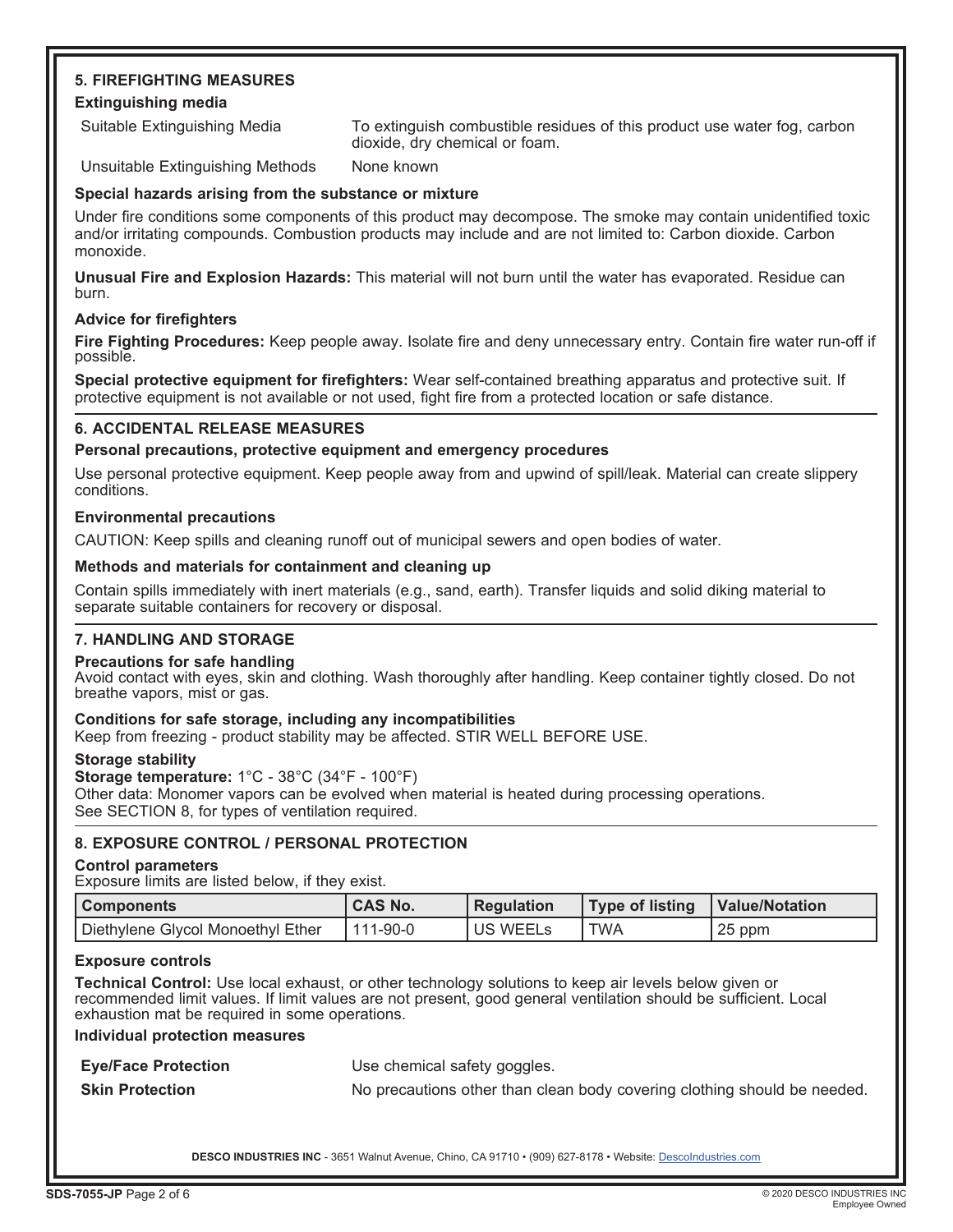| <b>Hand Protection</b>                                                         | Chemical protective gloves is not needed when handling this material.<br>Consistent with general hygienic practice for any material, skin contact       |  |
|--------------------------------------------------------------------------------|---------------------------------------------------------------------------------------------------------------------------------------------------------|--|
|                                                                                | should be minimized.                                                                                                                                    |  |
|                                                                                | In case of using gloves, use gloves chemically resistant to this material.<br>Examples of preferred glove barrier materials include: Neoprene. Nitrile/ |  |
|                                                                                | butadiene rubber ("nitrile" or "NBR"). Polyvinyl chloride ("PVC" or "vinyl").                                                                           |  |
|                                                                                | Avoid gloves made of: Polyvinyl alcohol ("PVA").                                                                                                        |  |
| <b>Respiratory Protection</b>                                                  | Respiratory protection should be worn as there is a risk of exposure                                                                                    |  |
|                                                                                | above given or recommended Occupational Exposure Limits. If such limit                                                                                  |  |
|                                                                                | values are not present, respiratory protection will cause effects such as                                                                               |  |
|                                                                                | respiratory irritation or discomfort, or when risk assessment indicates that                                                                            |  |
|                                                                                | this is required. Under most conditions, no respiratory protection should                                                                               |  |
|                                                                                | be required; If discomfort is experienced, use an approved respiratory                                                                                  |  |
|                                                                                | protective device.                                                                                                                                      |  |
| <b>Hygiene measures</b>                                                        | Wash hands before breaks and at the end of workday.                                                                                                     |  |
| 9. PHYSICAL AND CHEMICAL PROPERTIES                                            |                                                                                                                                                         |  |
| Information on basic physical and chemical properties                          |                                                                                                                                                         |  |
| Appearance:                                                                    | Liquid.                                                                                                                                                 |  |
| Color:                                                                         | Opaque, tan liquid.                                                                                                                                     |  |
| Odor:                                                                          | Wax or ammonia odor.                                                                                                                                    |  |
| Odor Threshold:                                                                | No data available                                                                                                                                       |  |
| pH:                                                                            | $8.0 - 9.0$                                                                                                                                             |  |
| <b>Melting Point:</b>                                                          | No data available.                                                                                                                                      |  |
| <b>Boiling Point:</b>                                                          | $>200^{\circ}$ F (93.3 $^{\circ}$ C)                                                                                                                    |  |
| Flash Point:                                                                   | No data available                                                                                                                                       |  |
| Evaporation rate:                                                              | No data available                                                                                                                                       |  |
| Flammability:                                                                  | Not Applicable                                                                                                                                          |  |
| Upper flammability or explosive limits:                                        | Not Applicable                                                                                                                                          |  |
| Lower flammability or explosive limits:                                        | Not Applicable                                                                                                                                          |  |
| Vapor Pressure (mm Hg):                                                        | No data available                                                                                                                                       |  |
| Vapor Density (air=1):                                                         | No data available                                                                                                                                       |  |
| Relative Density:                                                              | 8.6 lbs./gal at 20°C                                                                                                                                    |  |
| Specific Gravity ( $H2O = 1$ ) :<br>Water Solubility:                          | > 1.0<br><b>Dilutable</b>                                                                                                                               |  |
| Partition coefficient:                                                         | No data available                                                                                                                                       |  |
| Auto-ignition temperature:                                                     | Not Applicable                                                                                                                                          |  |
| Decomposition temperature:                                                     | No data available                                                                                                                                       |  |
| Viscosity:                                                                     | $3.3$ cps                                                                                                                                               |  |
| Explosive properties:                                                          | No data available                                                                                                                                       |  |
| Oxidizing properties:                                                          | No data available                                                                                                                                       |  |
| <b>Other information</b>                                                       |                                                                                                                                                         |  |
| <b>VOC</b>                                                                     | $0\%$ *                                                                                                                                                 |  |
|                                                                                | *Per Title 17, California Code of Regulations, Division 3, Chapter 1, Subchapter 8.5, Article 2, Section 94508.                                         |  |
|                                                                                |                                                                                                                                                         |  |
| <b>10. STABILITY AND REACTIVITY</b>                                            |                                                                                                                                                         |  |
| <b>Reactivity:</b> No dangerous reaction known under conditions of normal use. |                                                                                                                                                         |  |
| <b>Chemical stability:</b> Stable product at normal conditions.                |                                                                                                                                                         |  |
| Possibility of hazardous reactions: Hazardous polymerization will not occur.   |                                                                                                                                                         |  |

**Conditions to avoid:** Temperatures above 100°F (38°C) and below 34°F (1°C)

**Incompatible materials:** Strong oxidizing agents. Strong acids.

**Hazardous decomposition products:** Thermal decomposition may yield acrylic monomers.

DESCO INDUSTRIES INC - 3651 Walnut Avenue, Chino, CA 91710 · (909) 627-8178 · Website: [DescoIndustries.com](http://www.descoindustries.com)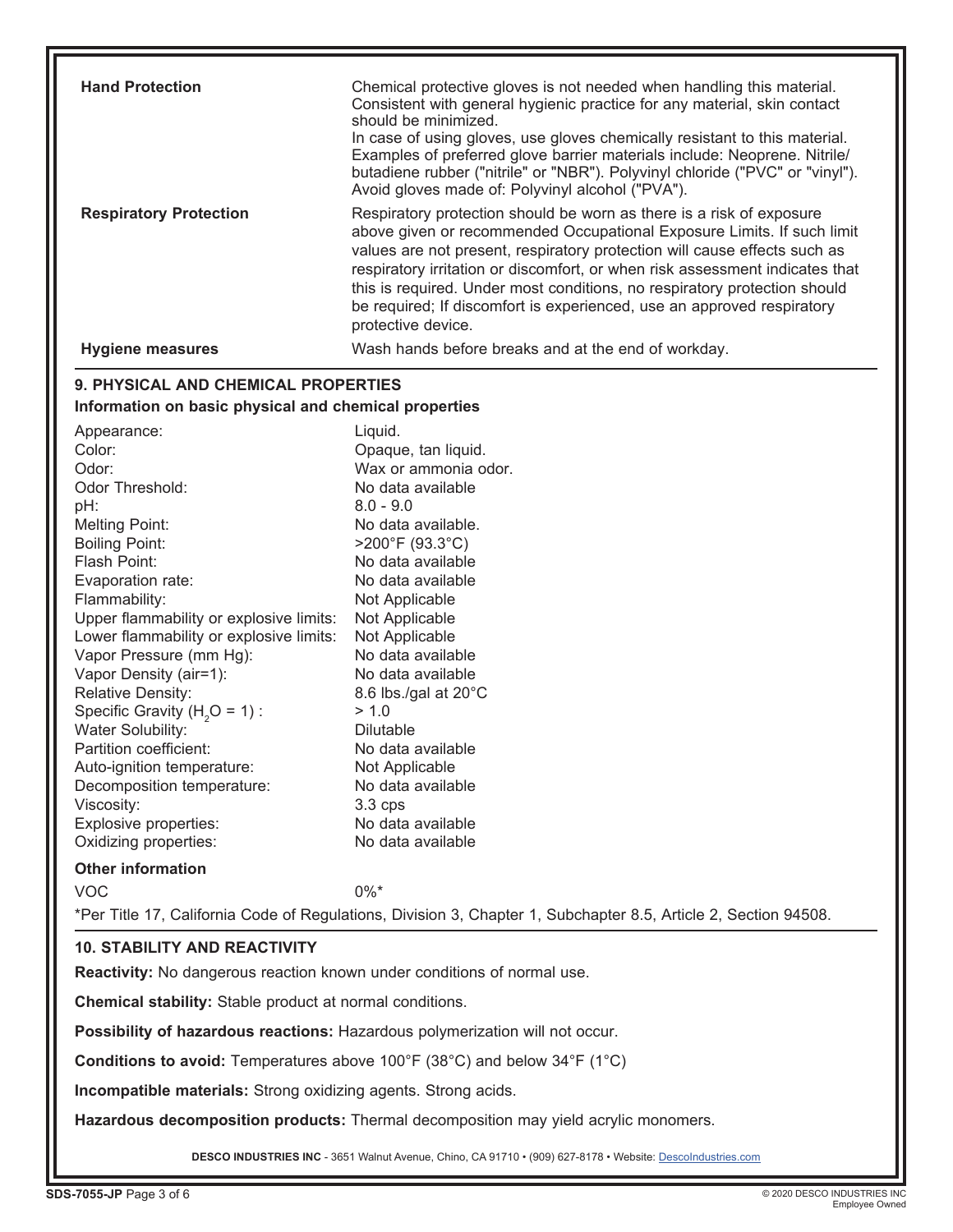# **11. TOXICOLOGICAL INFORMATION**

# **Information on toxicological effects**

**Acute Toxicity**

| Very low toxicity if swallowed. Harmful effects not anticipated from swallow-<br>ing small amounts.<br>Based on information for component(s):<br>LD50, Rat, $> 5,000$ mg/kg Estimated. |
|----------------------------------------------------------------------------------------------------------------------------------------------------------------------------------------|
| Prolonged skin contact is unlikely to result in absorption of harmful<br>amounts.<br>Based on information for component(s):<br>LD50, Rabbit, > 5,000 mg/kg Estimated.                  |
| Brief (minutes) exposure to vapor, mist or dust is not likely to cause ad-<br>verse effects.<br>The LC50 has not been determined.                                                      |
|                                                                                                                                                                                        |

# **Skin corrosion/irritation**

Brief contact may cause skin irritation with local redness.

# **Serious eye damage/eye irritation**

May cause eye irritation. May cause corneal injury.

## **Sensitization**

For the component(s) tested: Did not demonstrate the potential for contact allergy in mice. For respiratory sensitization: No relevant data found.

# **Specific Target Organ Systemic Toxicity (Single Exposure)**

Evaluation of available data suggests that this material is not an STOT-SE toxicant.

## **Specific Target Organ Systemic Toxicity (Repeated Exposure)**

Based on available data, repeated exposures are not anticipated to cause significant adverse effects.

## **Carcinogenicity**

For the component(s) tested: Did not cause cancer in laboratory animals.

## **Teratogenicity**

Did not cause birth defects or any other fetal effects in laboratory animals.

## **Reproductive toxicity**

For the component(s) tested: In animal studies, did not interfere with reproduction.

## **Mutagenicity**

In vitro genetic toxicity studies were negative for component(s) tested. Genetic toxicity studies in animals were negative for component(s) tested.

## **Aspiration Hazard**

Based on physical properties, not likely to be an aspiration hazard.

# **COMPONENTS INFLUENCING TOXICOLOGY:**

Diethylene glycol monoethyl ether (CAS No.: 111-90-0) **Acute oral toxicity** LD50, Mouse, 6,031 mg/kg **Acute dermal toxicity**  LD50, Rabbit, 9,143 mg/kg **Acute inhalation toxicity** LC50, Rat, 8 hours, vapor, 0.025 mg/L

DESCO INDUSTRIES INC - 3651 Walnut Avenue, Chino, CA 91710 • (909) 627-8178 • Website: Descolndustries.com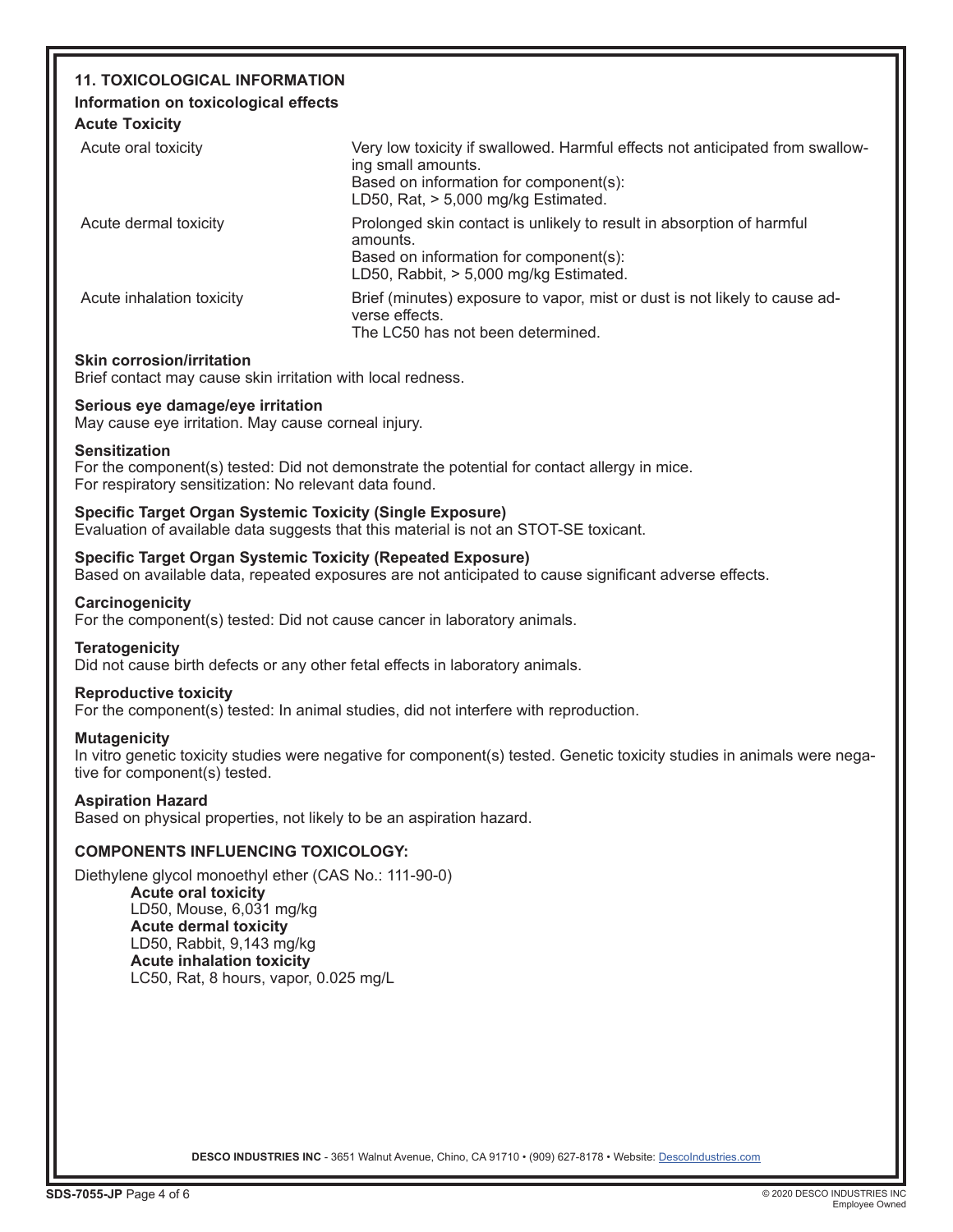# **12. ECOLOGICAL INFORMATION**

Ecotoxicological information appears in this section when such data is available. **Toxicity**

| Ingredients                                             | <b>Acute toxicity to fish</b>                                                                                                 | <b>Acute toxicity to</b><br>aquatic invertebrates                                                                            | <b>Acute toxicity to</b><br>algae/aquatic plants                                                                                                                        |
|---------------------------------------------------------|-------------------------------------------------------------------------------------------------------------------------------|------------------------------------------------------------------------------------------------------------------------------|-------------------------------------------------------------------------------------------------------------------------------------------------------------------------|
| Diethylene glycol monoethyl ether<br>CAS No.: 111-90-0) | LC50, Ictalurus catus<br>(catfish), flow-through<br>test, 96 Hour, 6,010<br>mg/l, OECD Test Guide-<br>line 203 or Equivalent. | LC50, Daphnia magna<br>(Water flea), static test,<br>48 Hour, 1,982 mg/l,<br><b>OECD Test Guideline</b><br>202 or Equivalent | EC50. Desmodesmus<br>subspicatus (green<br>algae), static test, 96<br>Hour, Growth rate<br>inhibition, $> 100$ mg/l,<br><b>OECD Test Guideline</b><br>201 or Equivalent |

# **Persistence and degradability**

Diethylene glycol monoethyl ether (CAS No.: 111-90-0)

**Biodegradability:** Material is readily biodegradable. Passes OECD test(s) for ready biodegradability. Material is ultimately biodegradable (reaches > 70% mineralization in OECD test(s) for inherent biodegradability).

10-day Window: Pass **Biodegradation:** 90 % **Exposure time:** 28 d **Method:** OECD Test Guideline 301E or Equivalent 10-day Window: Not applicable **Biodegradation:** > 90 % **Exposure time:** 5.5 d **Method:** OECD Test Guideline 302B or Equivalent

## **Bioaccumulative potential**

Diethylene Glycol Monoethyl Ether (CAS No.: 111-90-0) **Bioaccumulation:** Bioconcentration potential is low (BCF < 100 or Log Pow < 3). **Partition coefficient:** n-octanol/water(log Pow): -0.54 Measured

## **Mobility in soil**

Diethylene Glycol Monoethyl Ether (CAS No.: 111-90-0)

Potential for mobility in soil is very high (Koc between 0 and 50). **Partition coefficient(Koc):** 20 Estimated.

# **13. DISPOSAL CONSIDERATIONS**

**Disposal methods**

Product Coagulate the product by the stepwise of Ferric Chloride and Lime. Remove the clear supernatant liquid and flush to a chemical sewer. Incinerate the solids and the contaminated material according to local and federal regulations.

## **14. TRANSPORT INFORMATION**

**Classification for ROAD AND RAILWAY TRANSPORT (ADR / RID)**

Not regulated for transport

## **Classification for SEA transport (IMO-IMDG)**

Not regulated for transport

# **Transport in bulk according to Annex II of MARPOL and the IBC Code**

Consult IMO regulations before transporting ocean bulk.

# **Classification for AIR transport (IATA/ICAO)**

Not regulated for transport

DESCO INDUSTRIES INC - 3651 Walnut Avenue, Chino, CA 91710 • (909) 627-8178 • Website: Descolndustries.com